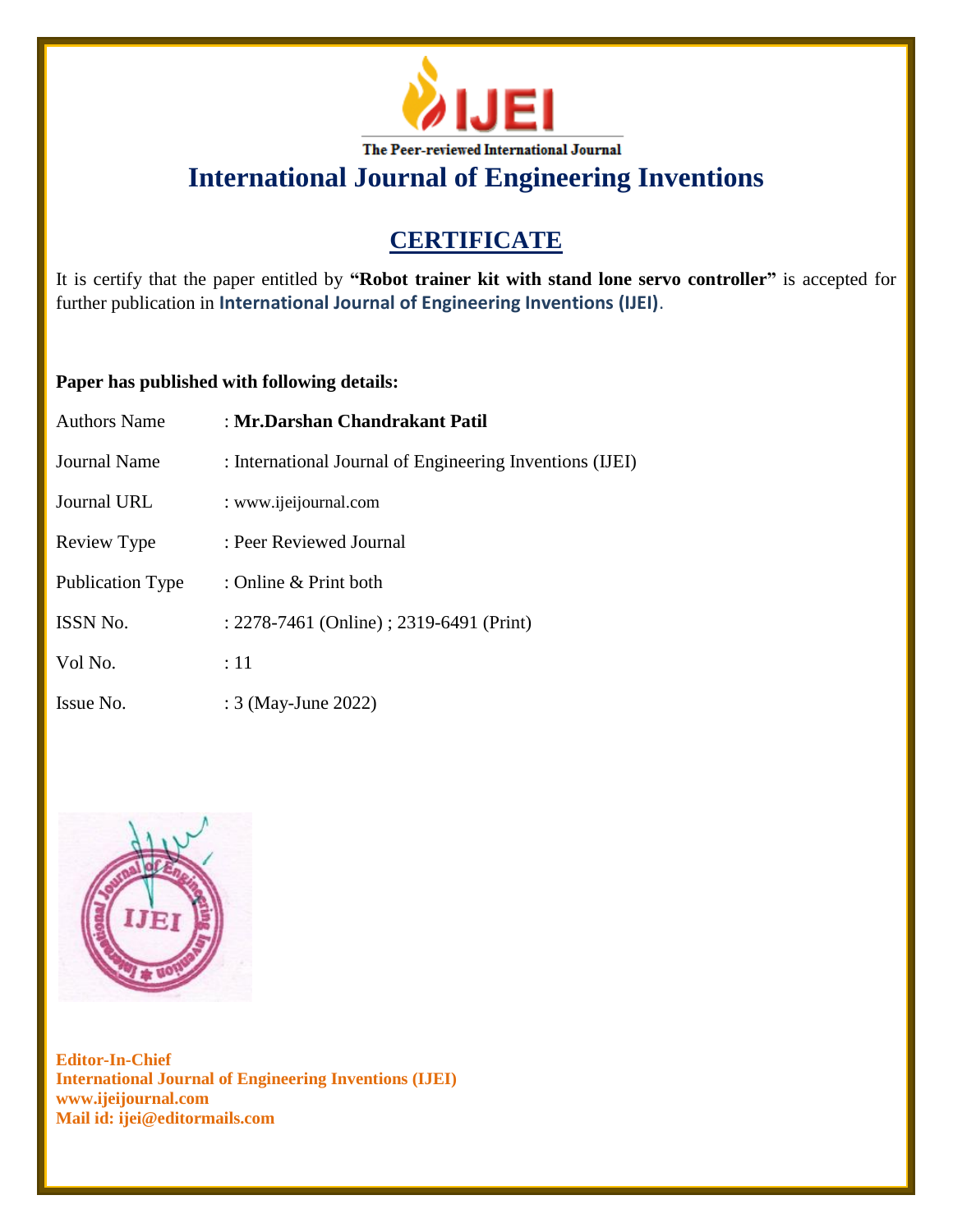

# **CERTIFICATE**

It is certify that the paper entitled by **"Robot trainer kit with stand lone servo controller"** is accepted for further publication in **International Journal of Engineering Inventions (IJEI)**.

### **Paper has published with following details:**

| <b>Authors Name</b>     | : Mr. Sushant Sunil Yamger                               |
|-------------------------|----------------------------------------------------------|
| <b>Journal Name</b>     | : International Journal of Engineering Inventions (IJEI) |
| Journal URL             | : www.ijeijournal.com                                    |
| Review Type             | : Peer Reviewed Journal                                  |
| <b>Publication Type</b> | : Online $&$ Print both                                  |
| <b>ISSN No.</b>         | : 2278-7461 (Online) ; 2319-6491 (Print)                 |
| Vol No.                 | :11                                                      |
| Issue No.               | : 3 (May-June 2022)                                      |

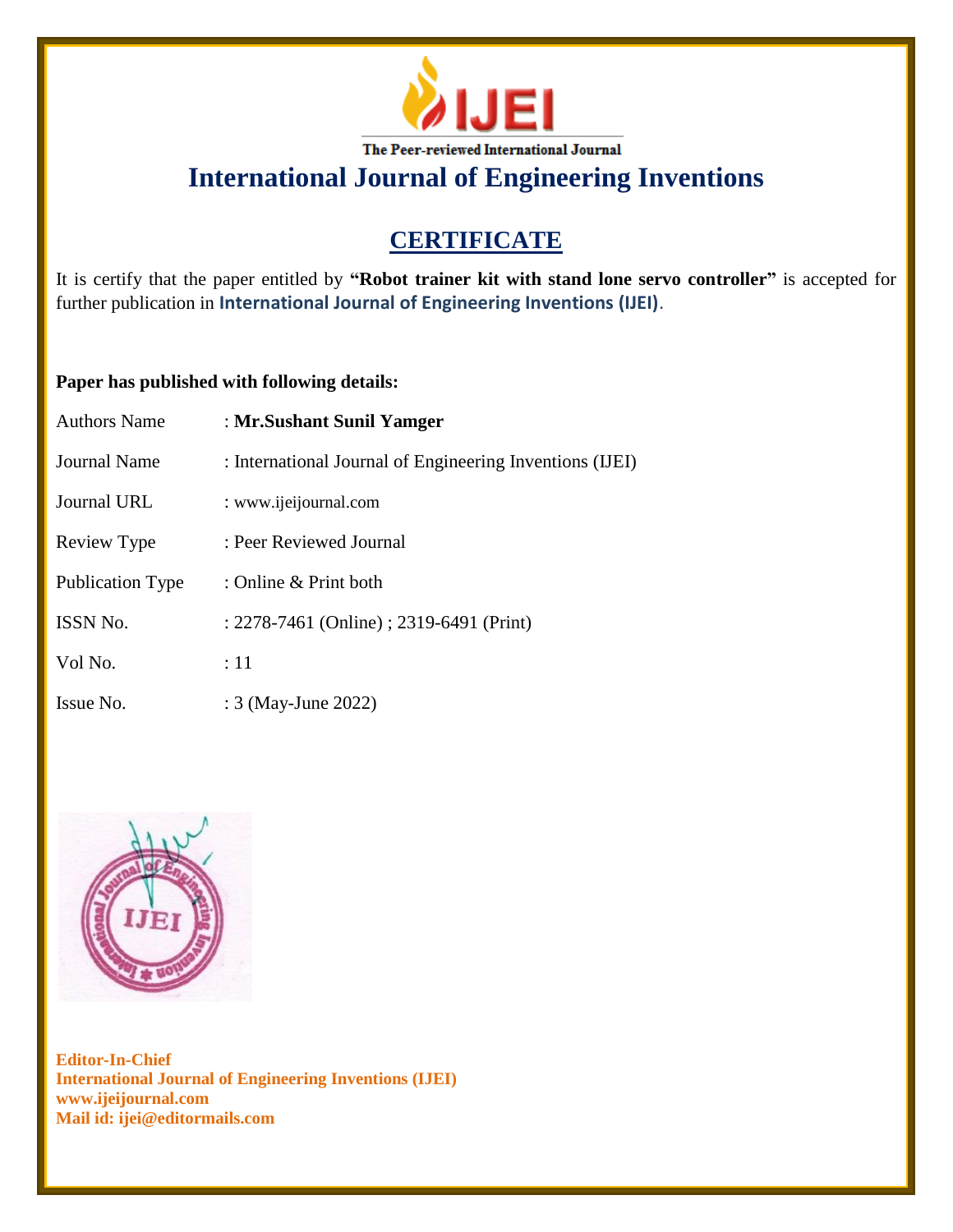

# **CERTIFICATE**

It is certify that the paper entitled by **"Robot trainer kit with stand lone servo controller"** is accepted for further publication in **International Journal of Engineering Inventions (IJEI)**.

### **Paper has published with following details:**

| <b>Authors Name</b>     | : Mr .Yasin Bashire Jamadar                              |
|-------------------------|----------------------------------------------------------|
| <b>Journal Name</b>     | : International Journal of Engineering Inventions (IJEI) |
| Journal URL             | : www.ijeijournal.com                                    |
| Review Type             | : Peer Reviewed Journal                                  |
| <b>Publication Type</b> | : Online $&$ Print both                                  |
| <b>ISSN No.</b>         | : 2278-7461 (Online) ; 2319-6491 (Print)                 |
| Vol No.                 | :11                                                      |
| Issue No.               | : 3 (May-June 2022)                                      |

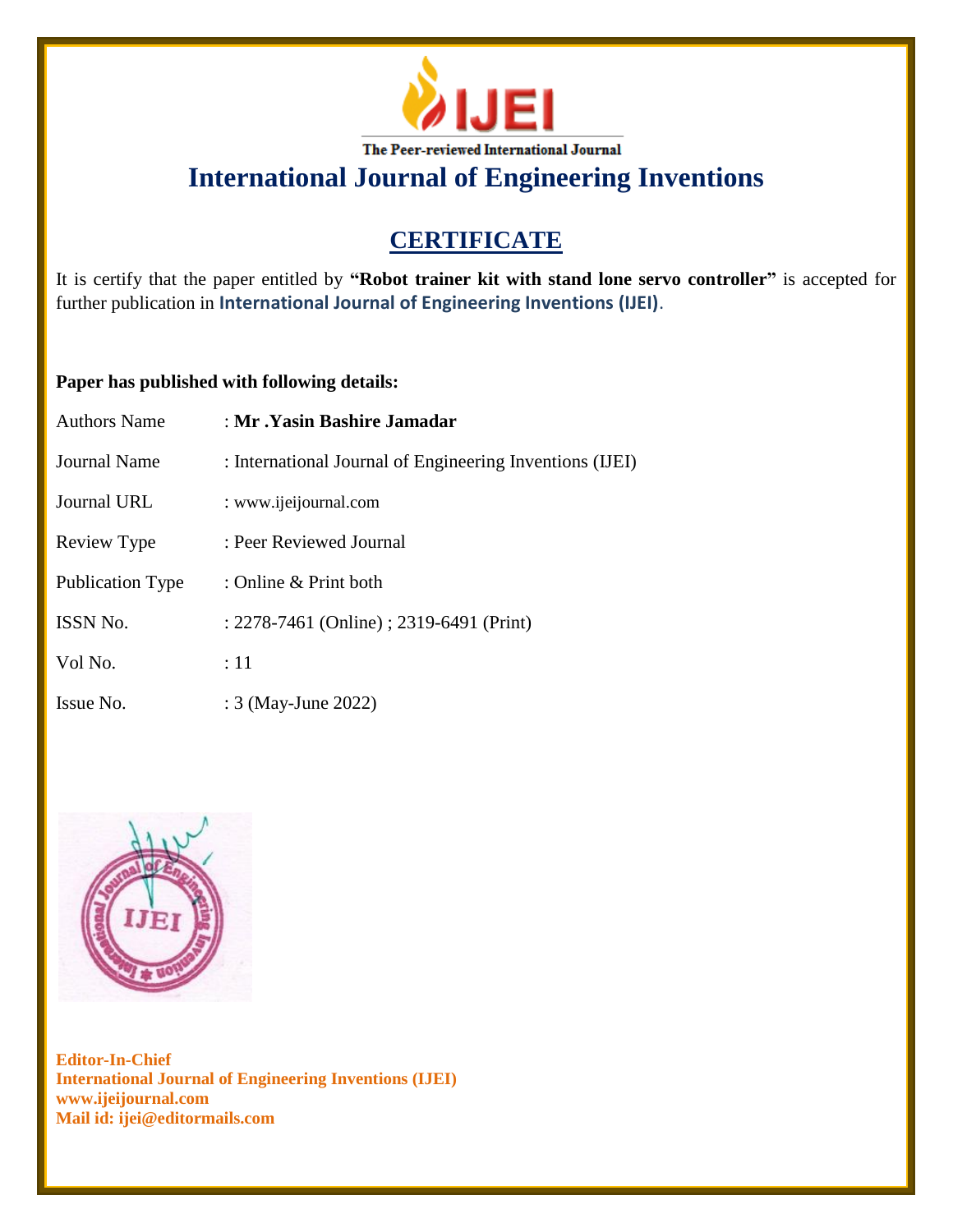

# **CERTIFICATE**

It is certify that the paper entitled by **"Robot trainer kit with stand lone servo controller"** is accepted for further publication in **International Journal of Engineering Inventions (IJEI)**.

### **Paper has published with following details:**

| <b>Authors Name</b>     | : Mr .Umar Faruk Mulla                                   |
|-------------------------|----------------------------------------------------------|
| <b>Journal Name</b>     | : International Journal of Engineering Inventions (IJEI) |
| <b>Journal URL</b>      | : www.ijeijournal.com                                    |
| Review Type             | : Peer Reviewed Journal                                  |
| <b>Publication Type</b> | : Online $&$ Print both                                  |
| ISSN No.                | : 2278-7461 (Online) ; 2319-6491 (Print)                 |
| Vol No.                 | :11                                                      |
| Issue No.               | : 3 (May-June 2022)                                      |